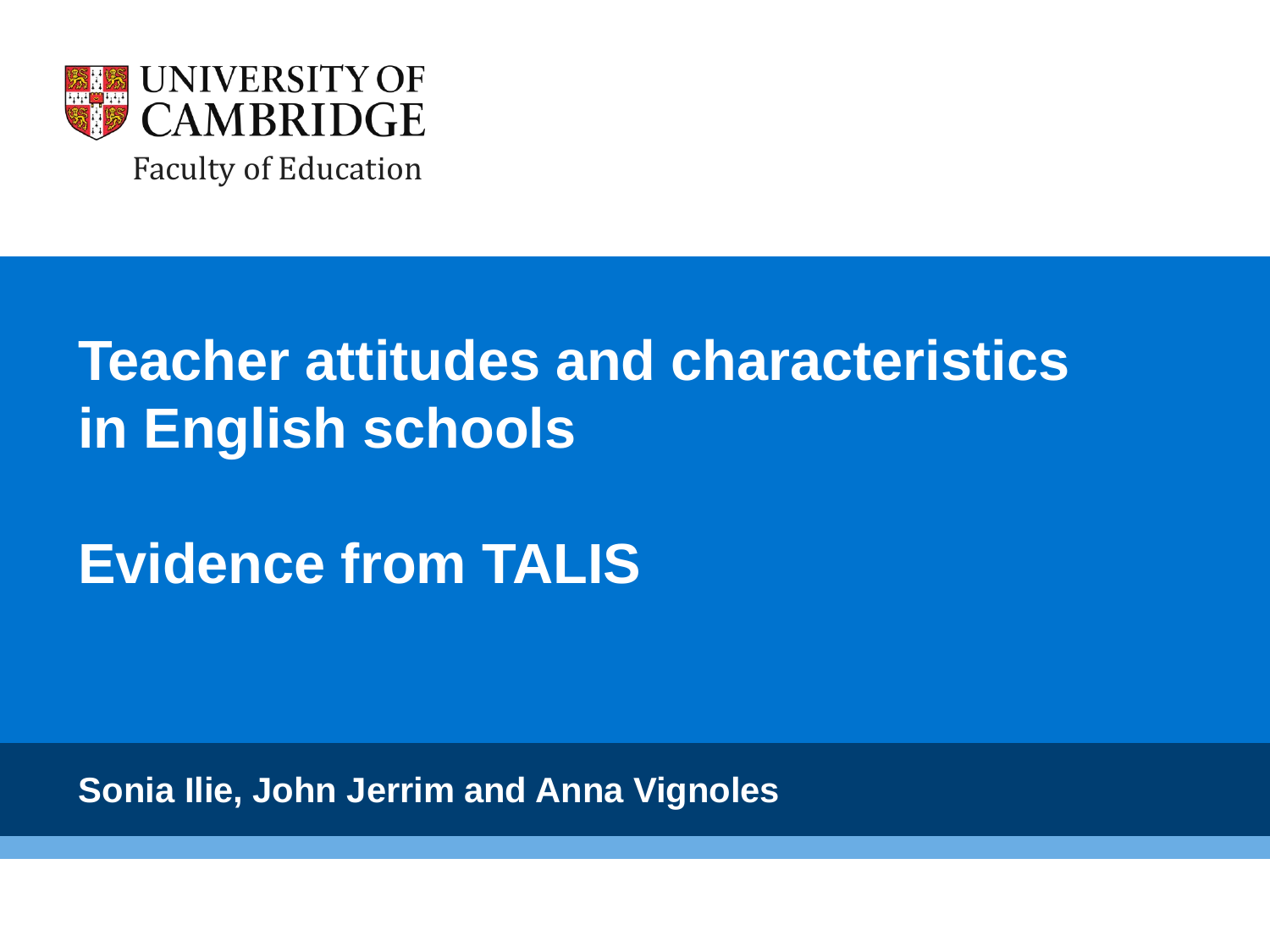

What are the characteristics of effective teachers ?

How are teachers with these characteristics distributed across the education system?

Use TALIS data from 2013

Implications for policy

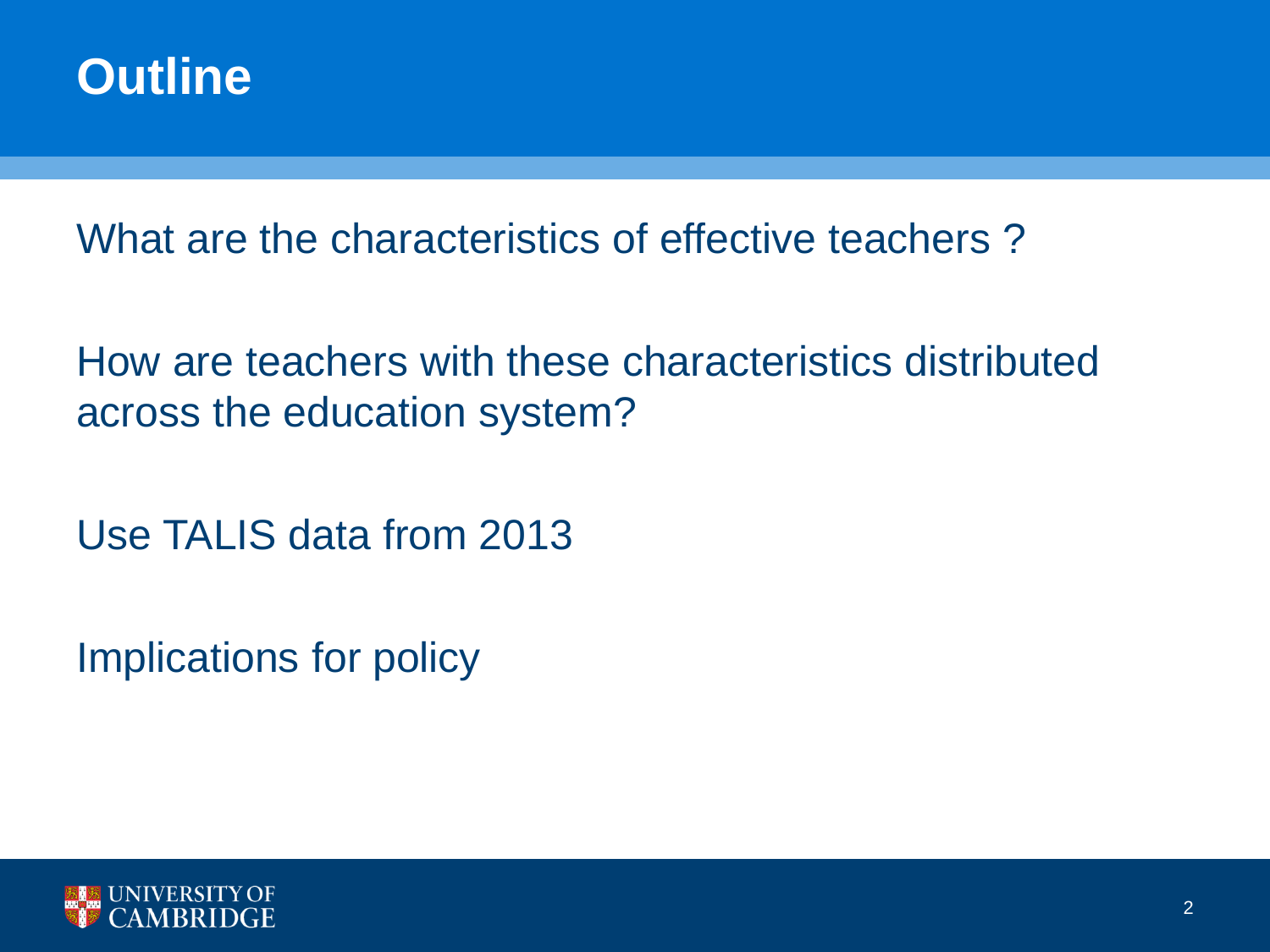## **What types of teachers are more effective?**

Those who are not in the first few years of their careers

Teachers with relevant postgraduate qualifications (weak evidence)

Teachers who spend more time on task, have organised and well managed classrooms and who use a variety of assessment approaches

Key issue how are these teachers distributed?

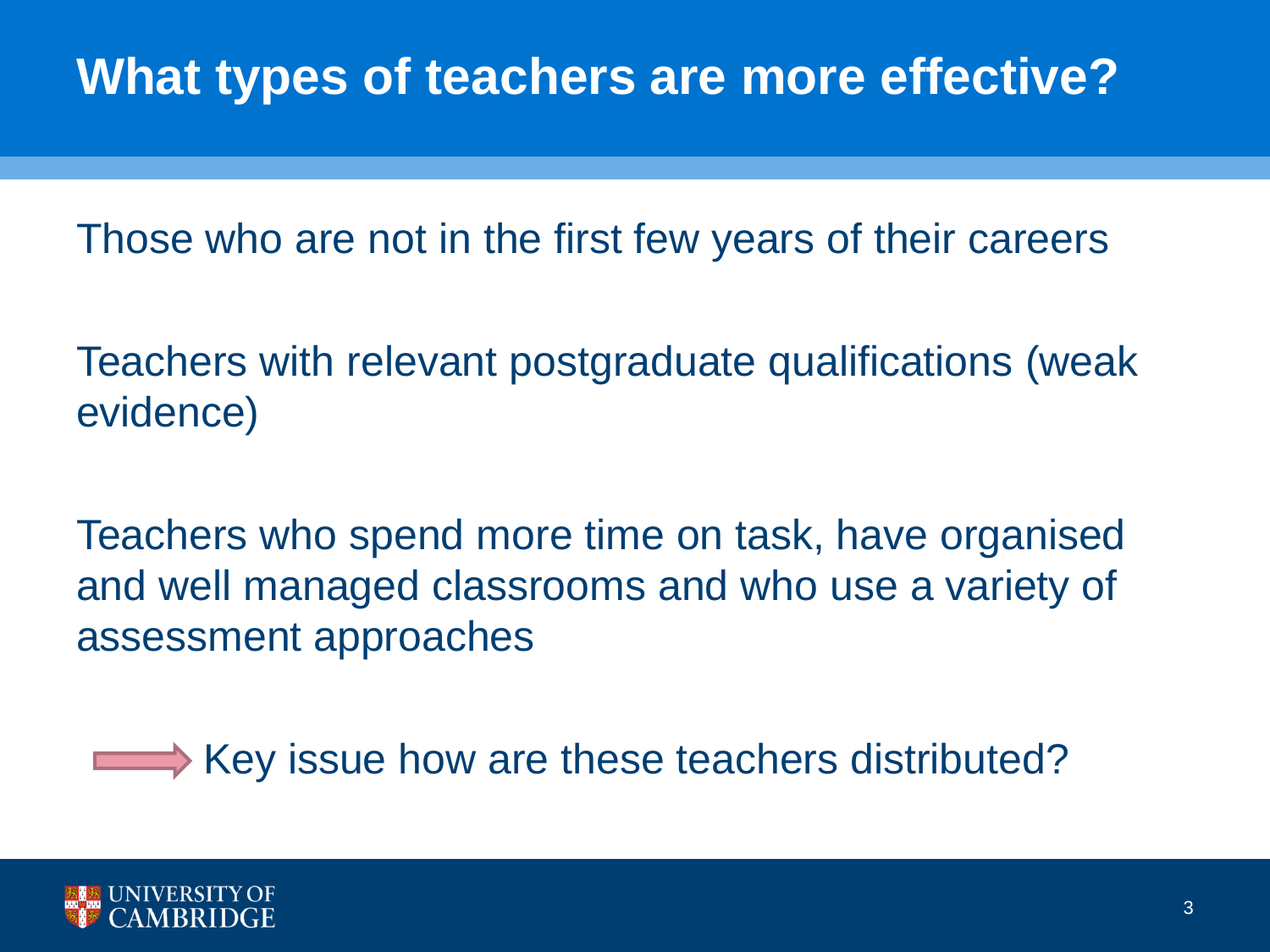#### **TALIS school and teacher sample**



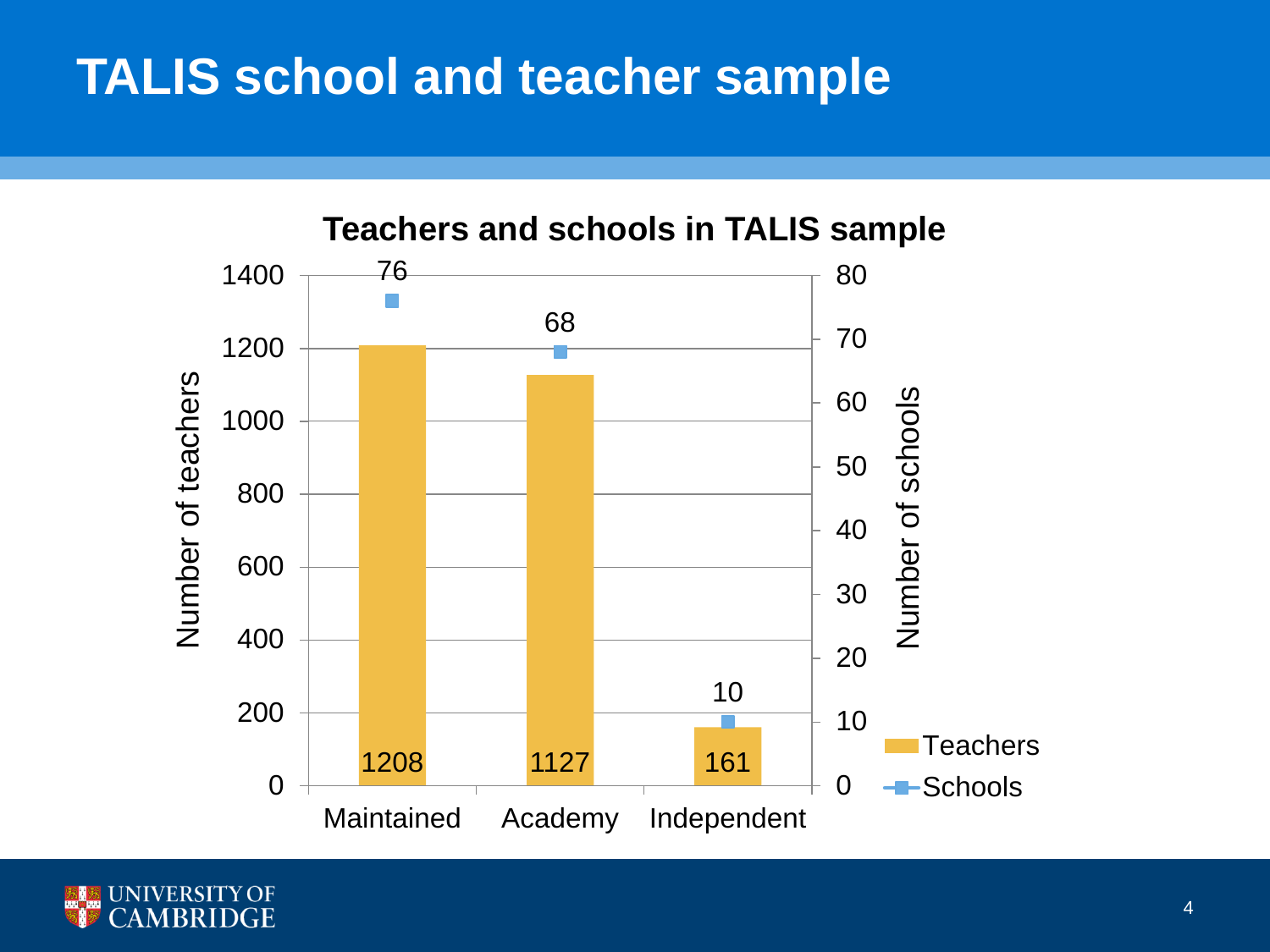#### **School types**

Focus on differences across:

- more or less deprived schools (measured by FSM rate)
- high or low attaining schools (measured by school GCSE achievement)
- school type (BUT very few private schools)

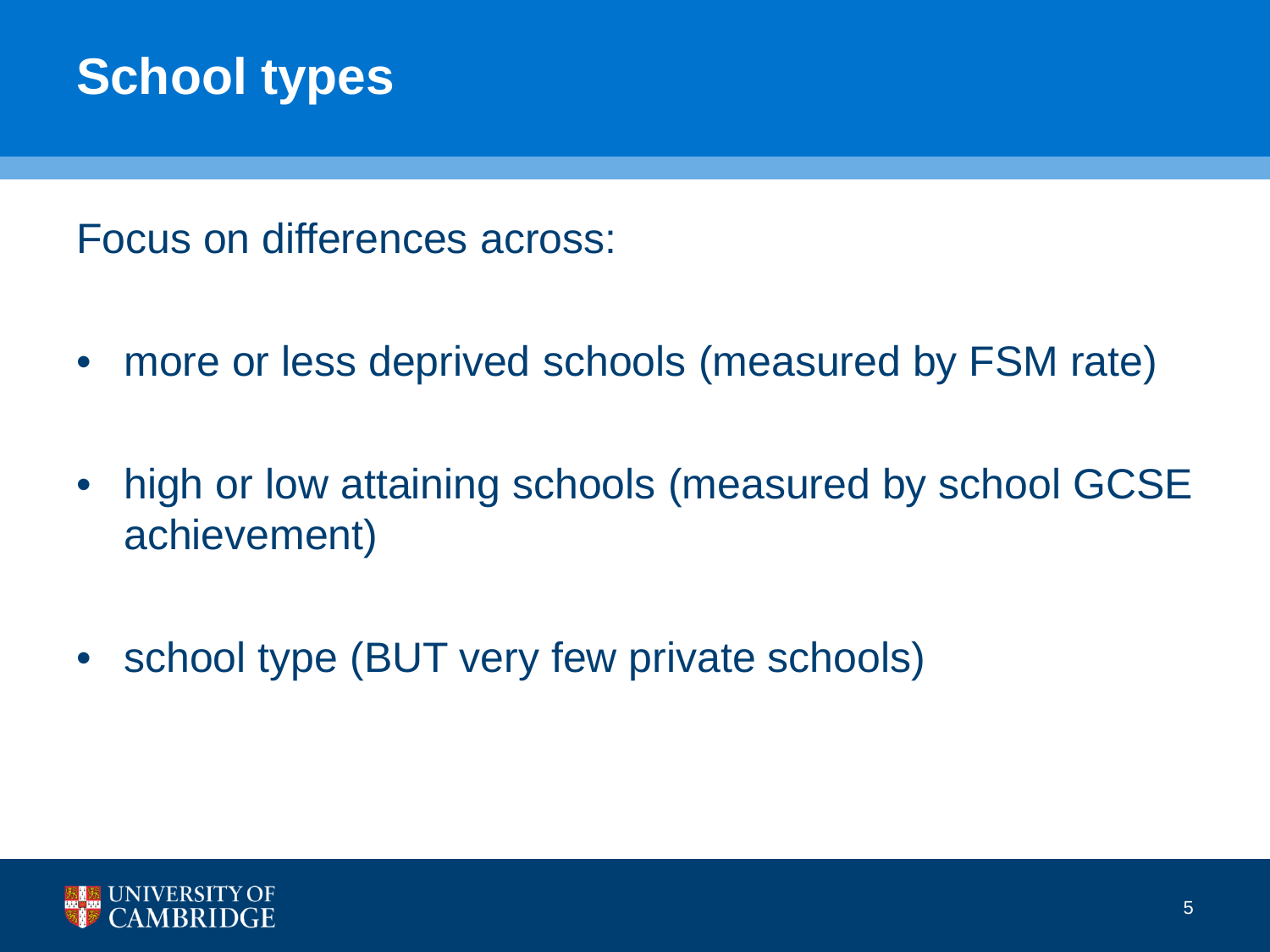## **Experience of teachers**

Most advantaged and highest attaining schools have marginally more experienced teachers

Marginal differences by school type:

• teachers in Independent schools on average have been teaching for 2.7 years more

(Note that US teachers are, on average, more experienced than English teachers)

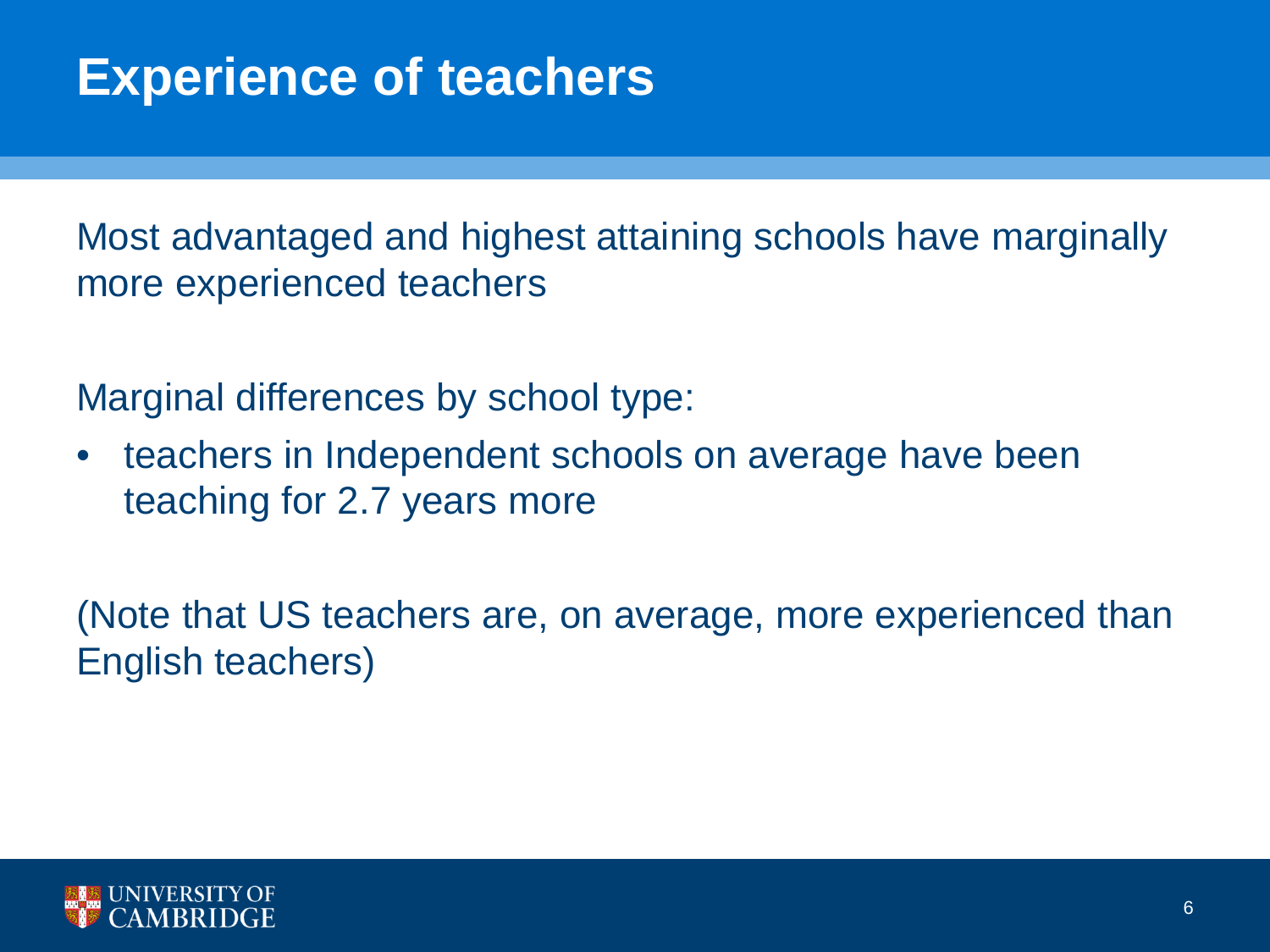#### **Teachers' experience (years) by level of school attainment at KS4**



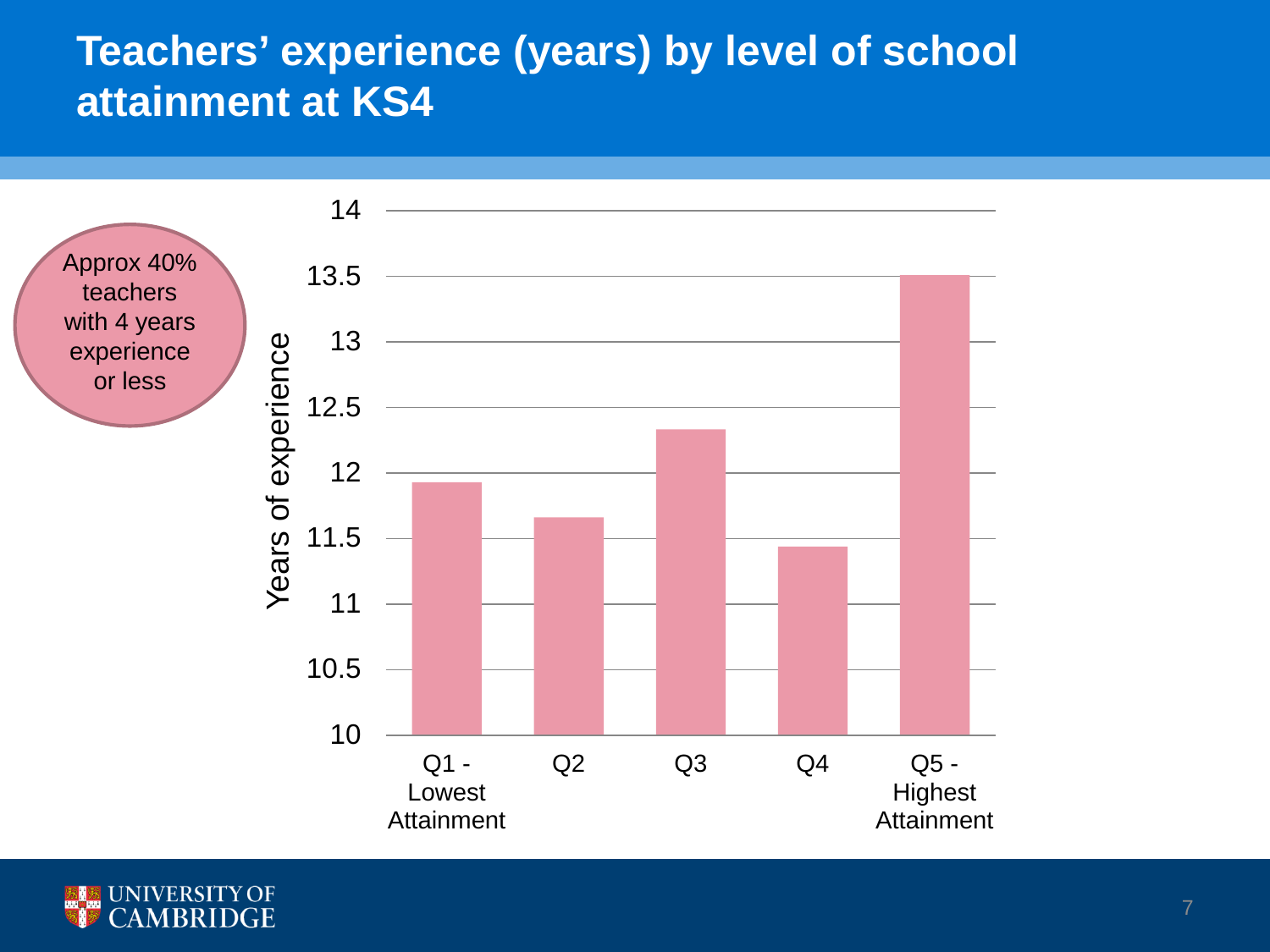#### **Proportion of teachers with MA/PhD by level of school attainment at KS4**



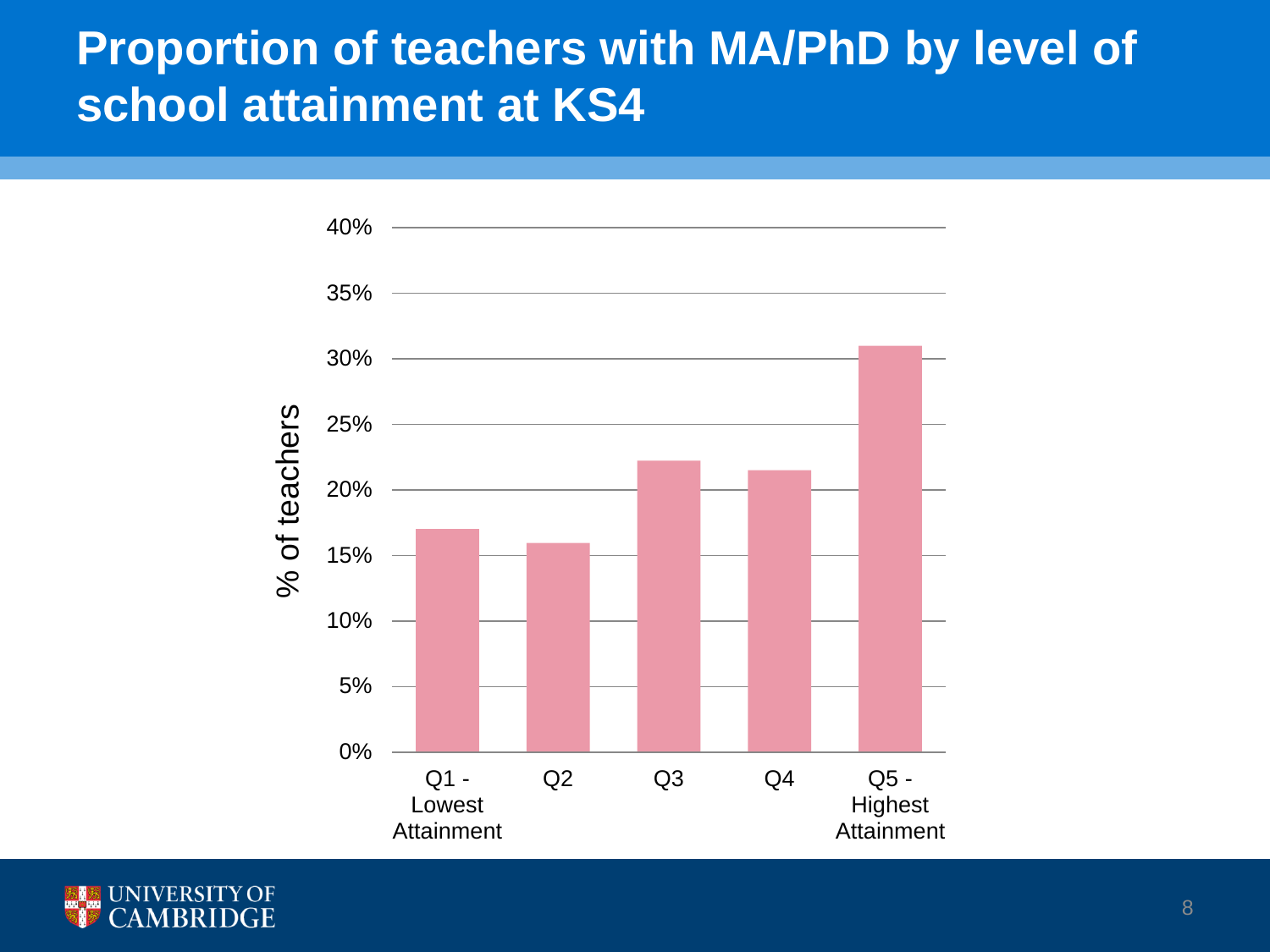72% of teachers report having formal education or training in *all* the subjects they are currently teaching (78% in US)

25% of teachers in the lowest attaining schools taught 3 or more subjects

13% of teachers in the highest attaining schools taught 3 or more subjects

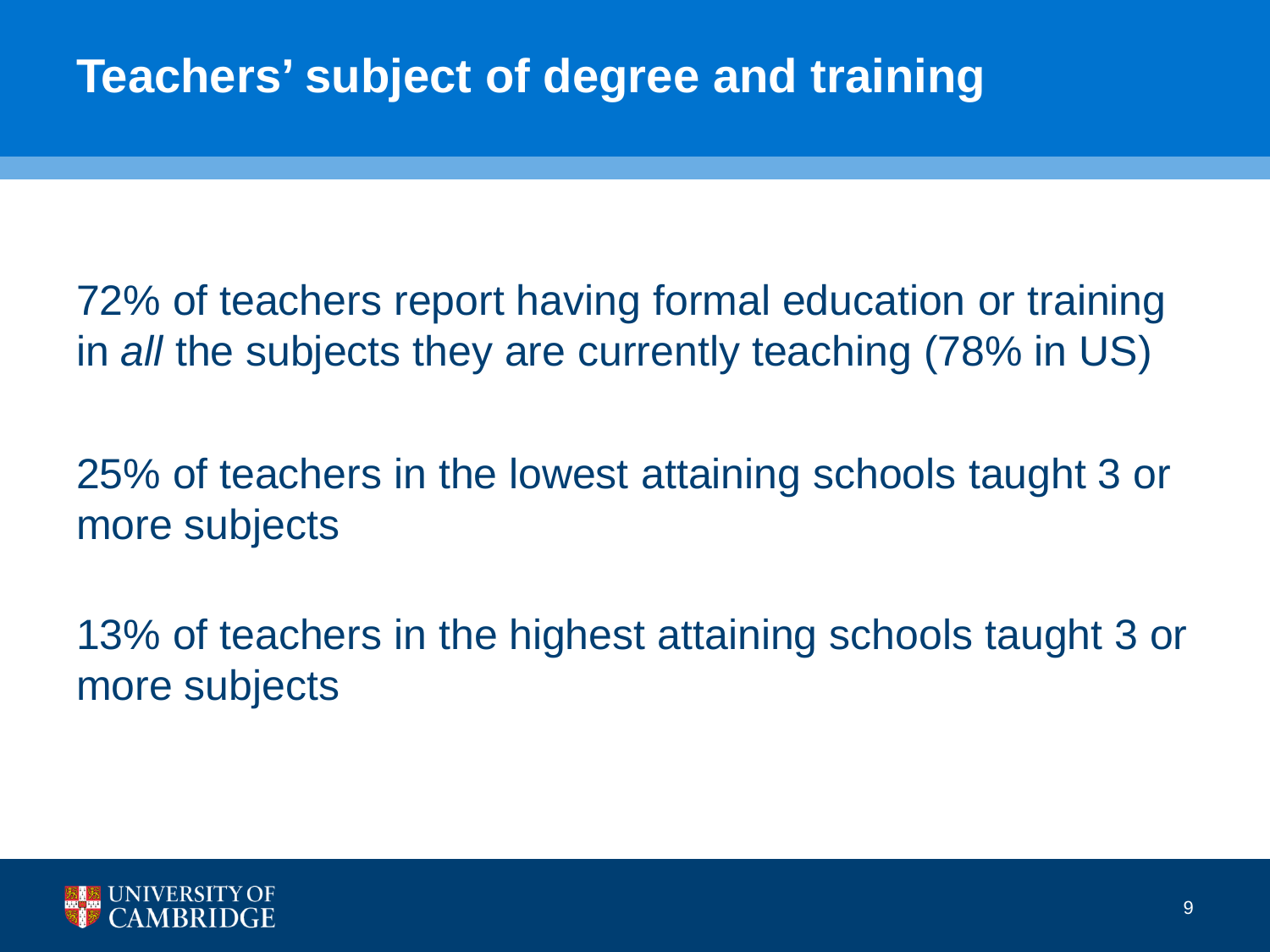## **Workload – average hours worked per week**





 $\boxed{\bigcirc}$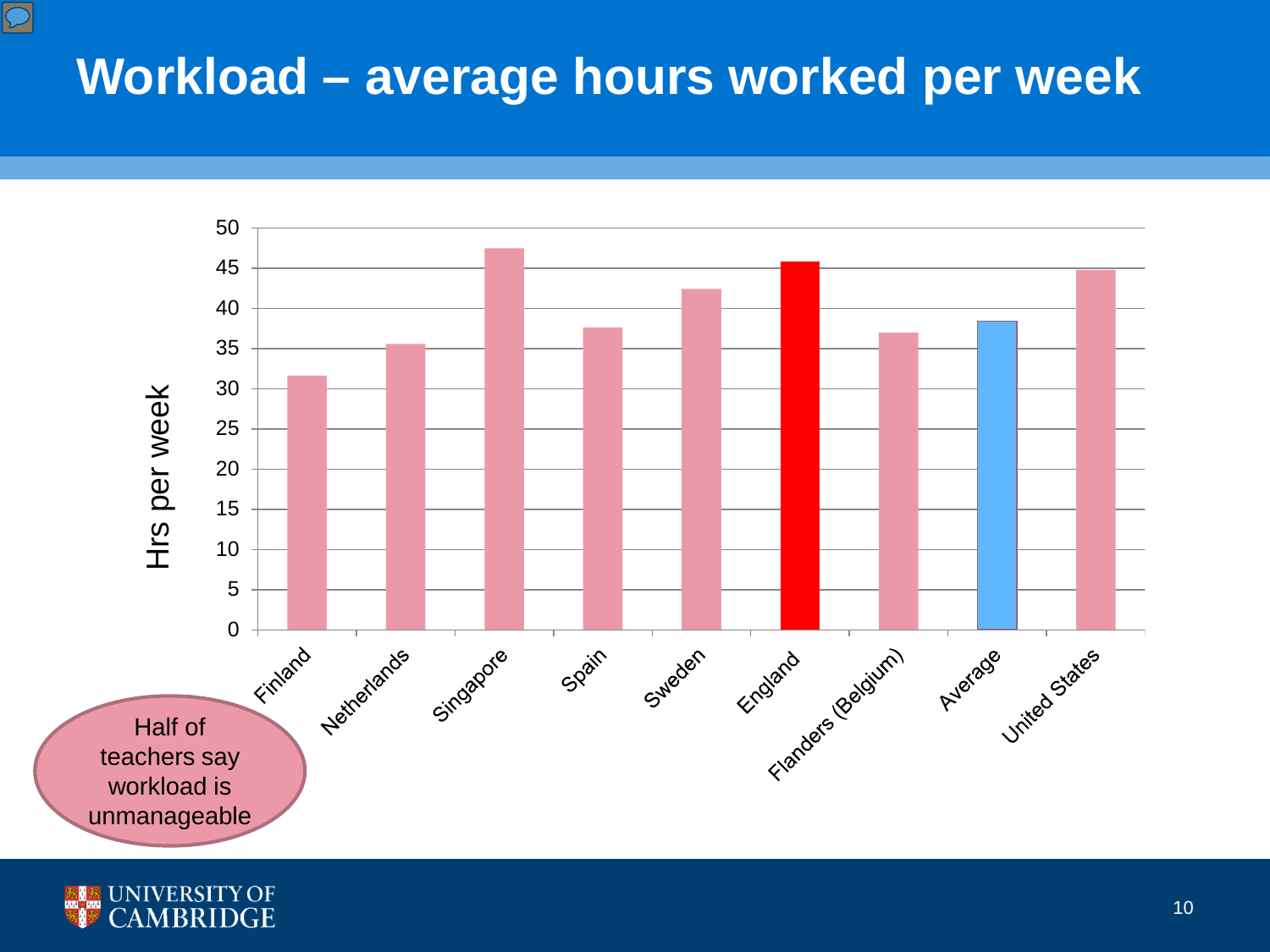## **Classroom management vs teaching time**

Teachers in the most deprived schools spend:

- significantly more time on admin and classroom management
- **less time on teaching**

Similar pattern was evident for highest / lowest attaining schools

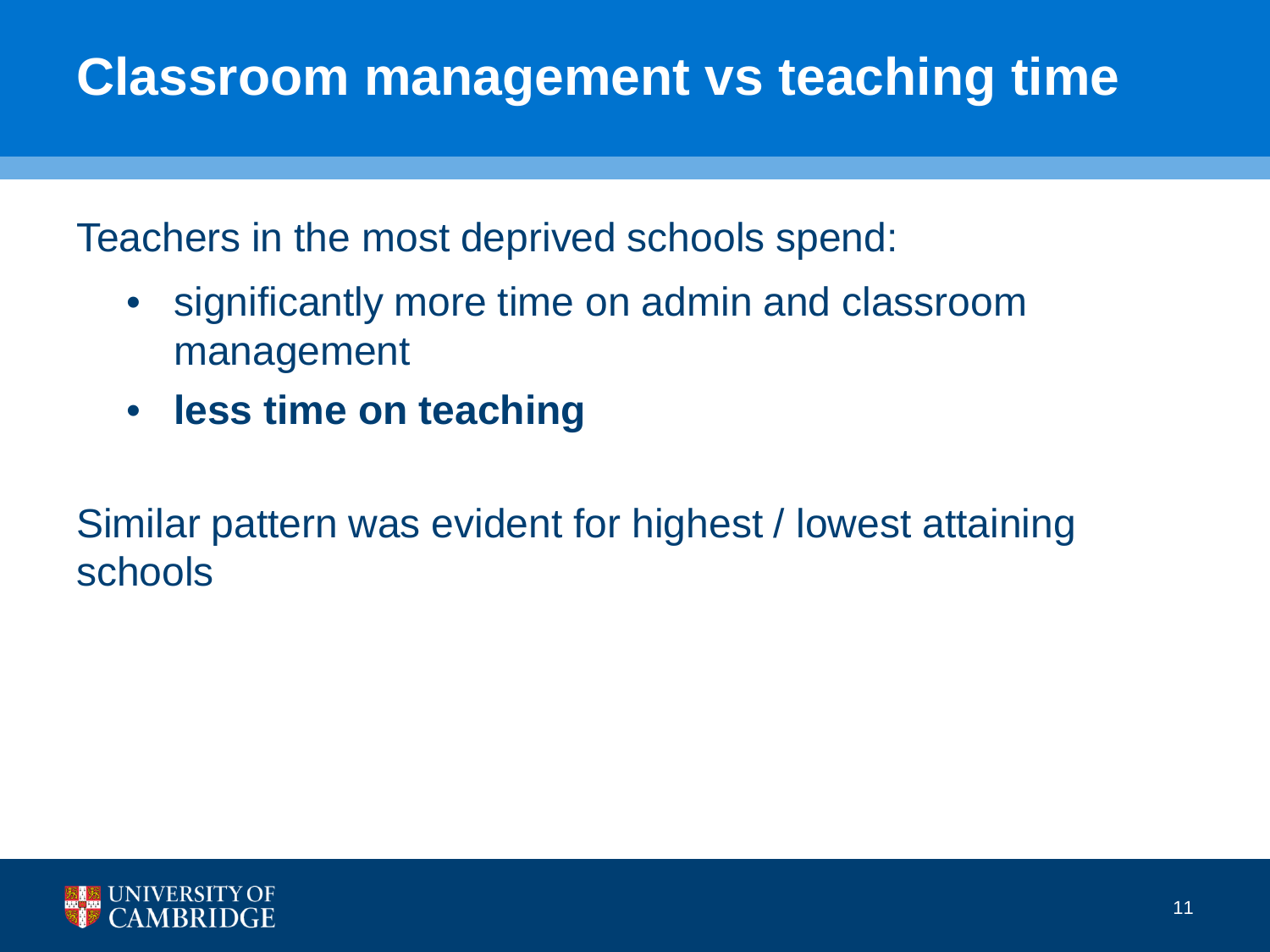#### **Classroom management vs teaching time**



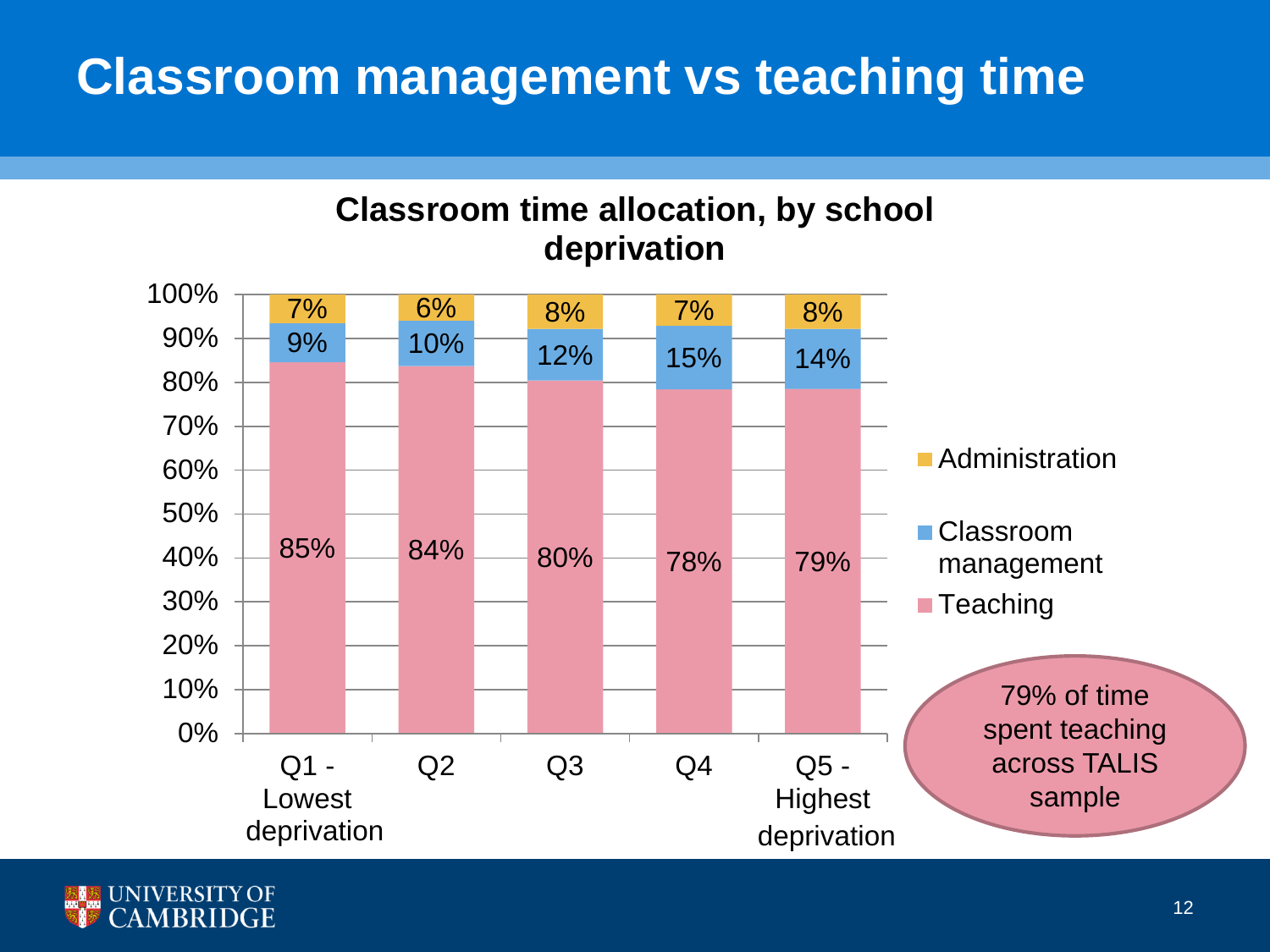## **Relationships between teachers and pupils**

Teachers in less deprived schools and those with the strongest student intakes were more likely to say that:

- students were well-behaved in their schools
- there were better relationships between students and teachers

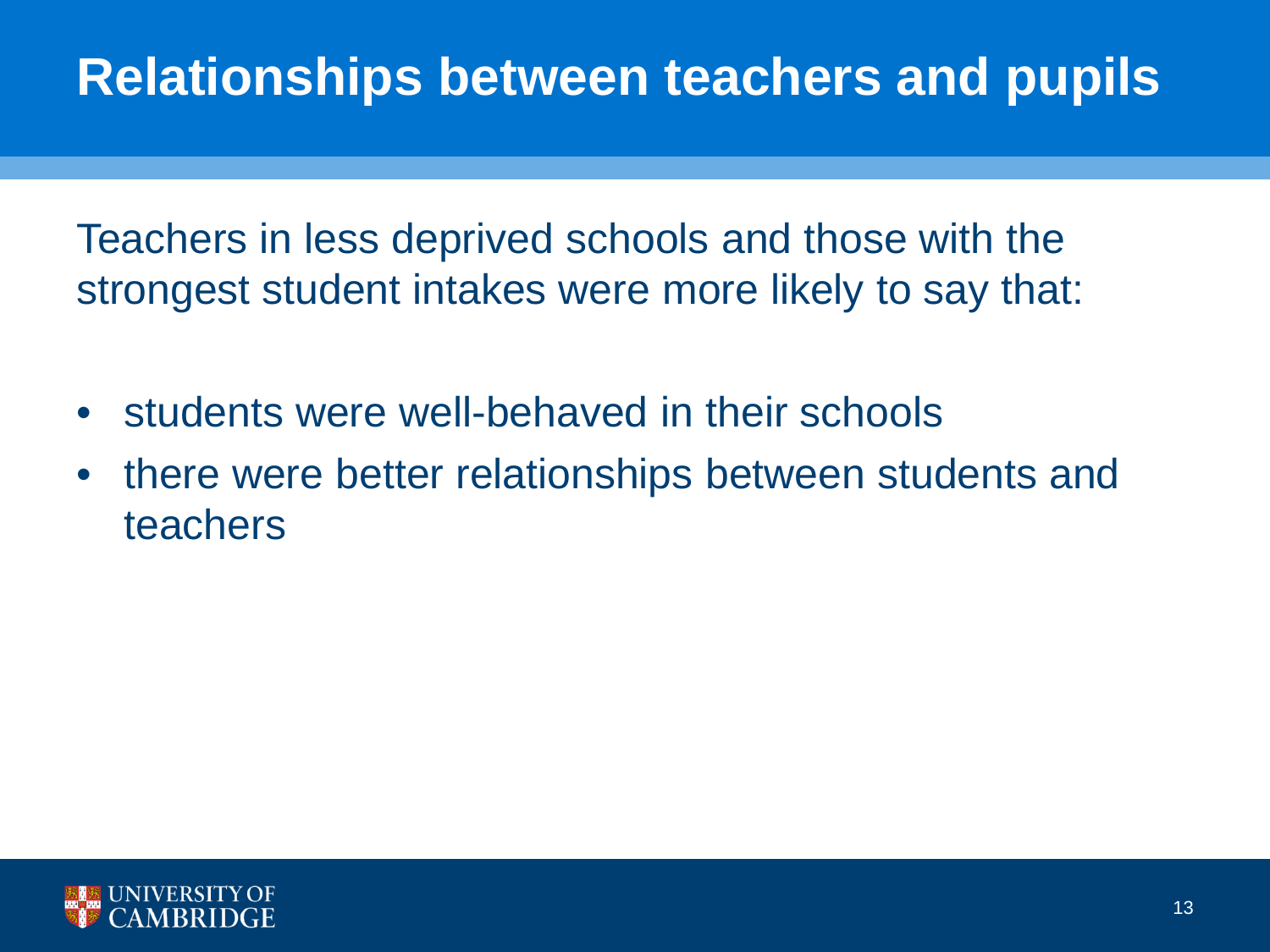#### **Relationships between teachers and students**



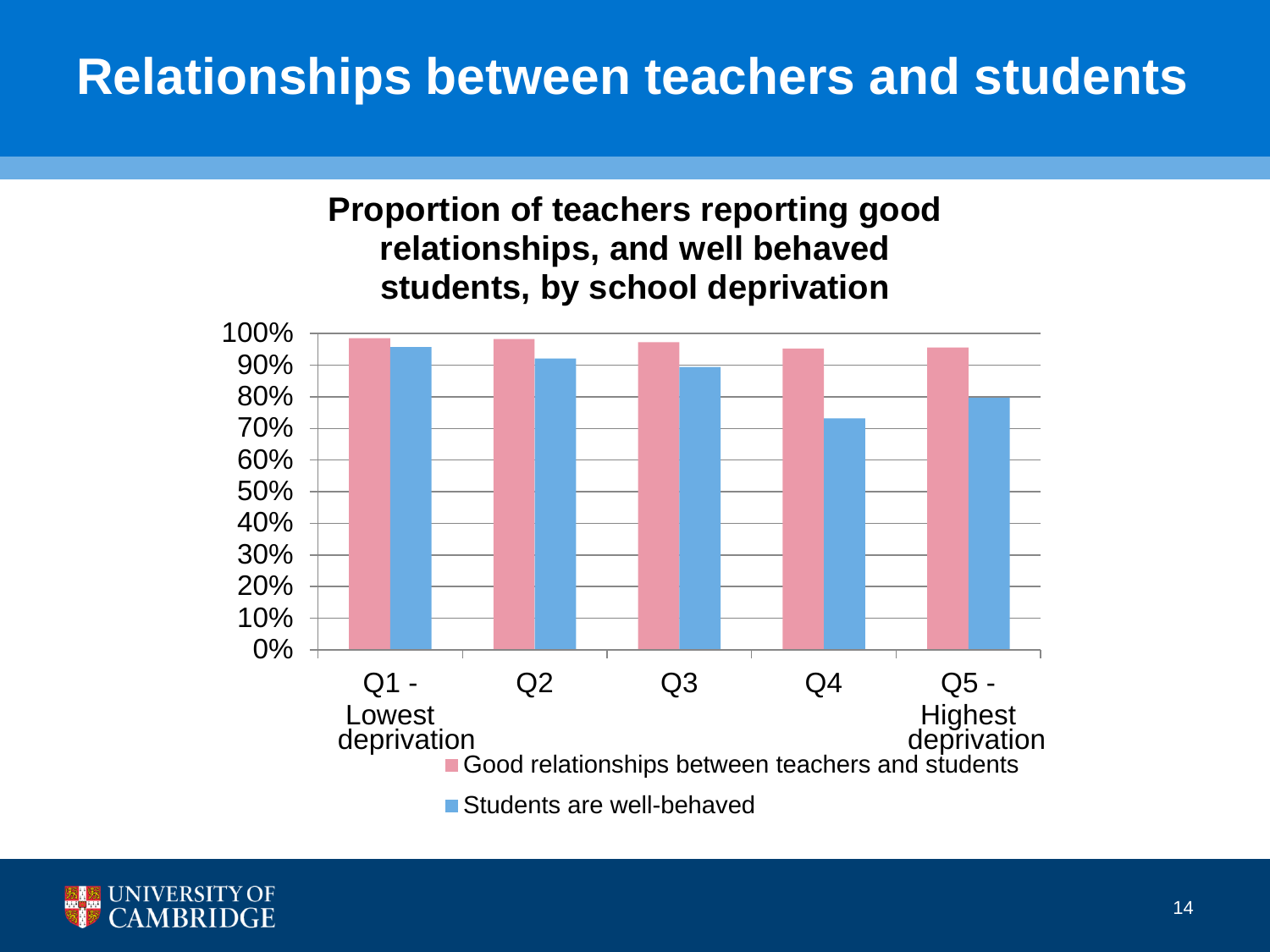## **% of teachers satisfied with their jobs**